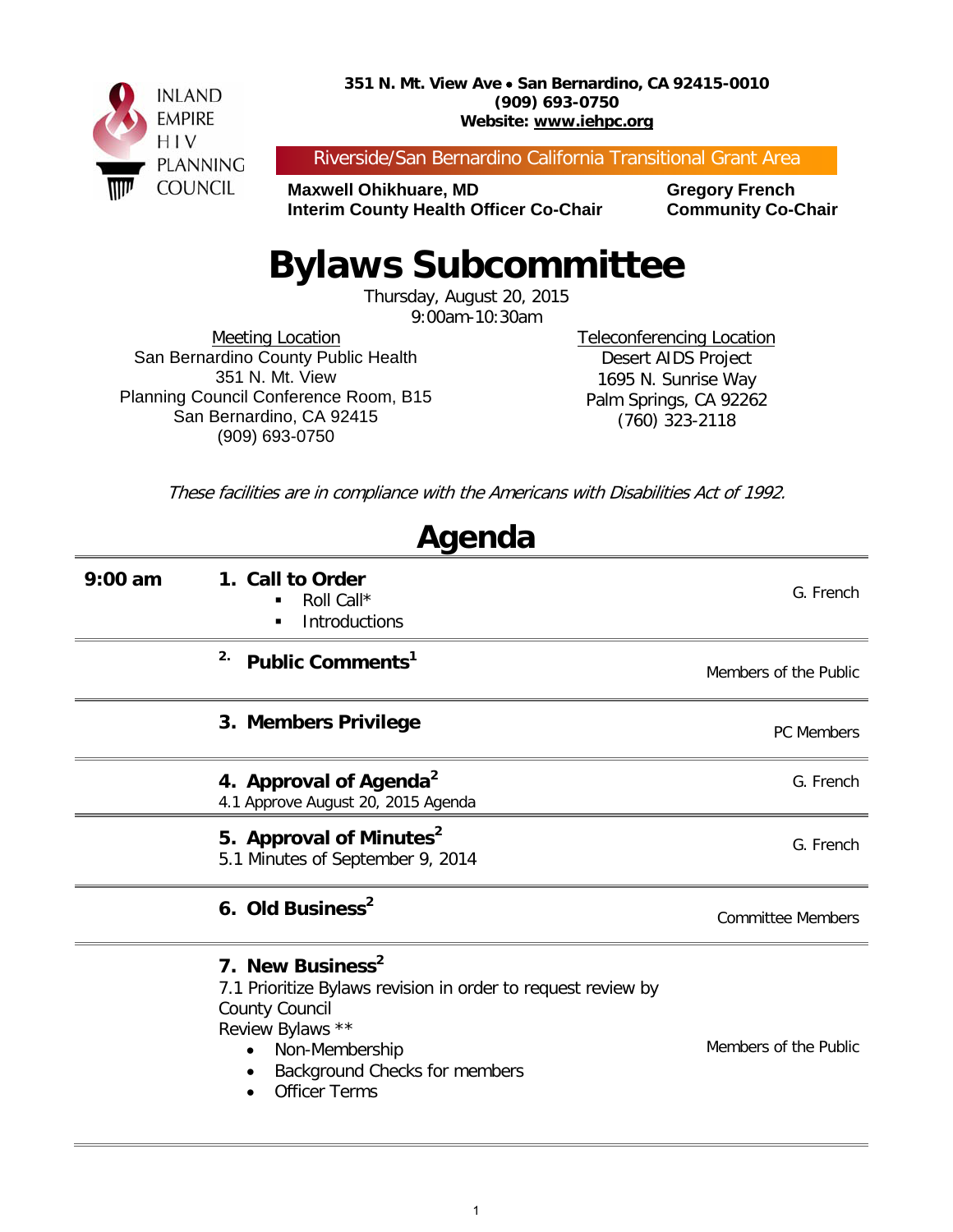|         |                 | 8. Public Comments <sup>1</sup>               | Members of the Public |
|---------|-----------------|-----------------------------------------------|-----------------------|
|         |                 | 9. Members Privilege                          | <b>PC</b> Members     |
|         | 10 <sub>1</sub> | <b>Review of Action Item</b>                  | PC Staff              |
|         | 11.             | <b>Agenda Setting for Next Meeting</b><br>TBD | PC Members/ G. French |
|         | 12.             | Roll Call*                                    | PC Staff              |
| 10:30am | 13.             | Adjournment                                   | G. French             |

<sup>1</sup> Public Comments: Any member of the public may address this meeting on items of interest that relate to the Ryan White CARE Act by completing a speaker slip to indicate their interest in addressing the Planning Council. A three-minute limitation will normally apply to each member of the public who wishes to comment, unless waived by the Chair.

 $2$  The agenda item may consist of a discussion and a vote. Public comments can be made prior to each Planning Council vote.

\* Members must be present at both roll calls to receive credit for meeting attendance.

\*\* Copies can be obtained at the I.E.H.P.C. office and will be available at the meeting.

Requests for special accommodations (e.g., language translation) must be received 72 hours prior to the date of the meeting. Contact PC Support at (909) 693-0750.

All meetings of the Planning Council and its committees are open to interested parties from the general public. Notices are posted in compliance with the California Brown Act. Information regarding Planning Council meetings, and/or minutes of meetings are public records and are available upon request from the Planning Council Support Staff by calling (909) 693-0750 or by visiting the website http://www.iehpc.org.

Servicios en Español: Notificación para servicios de intérprete deben de someterse setenta y dos horas de anticipo. Por favor llame (909) 693-0750.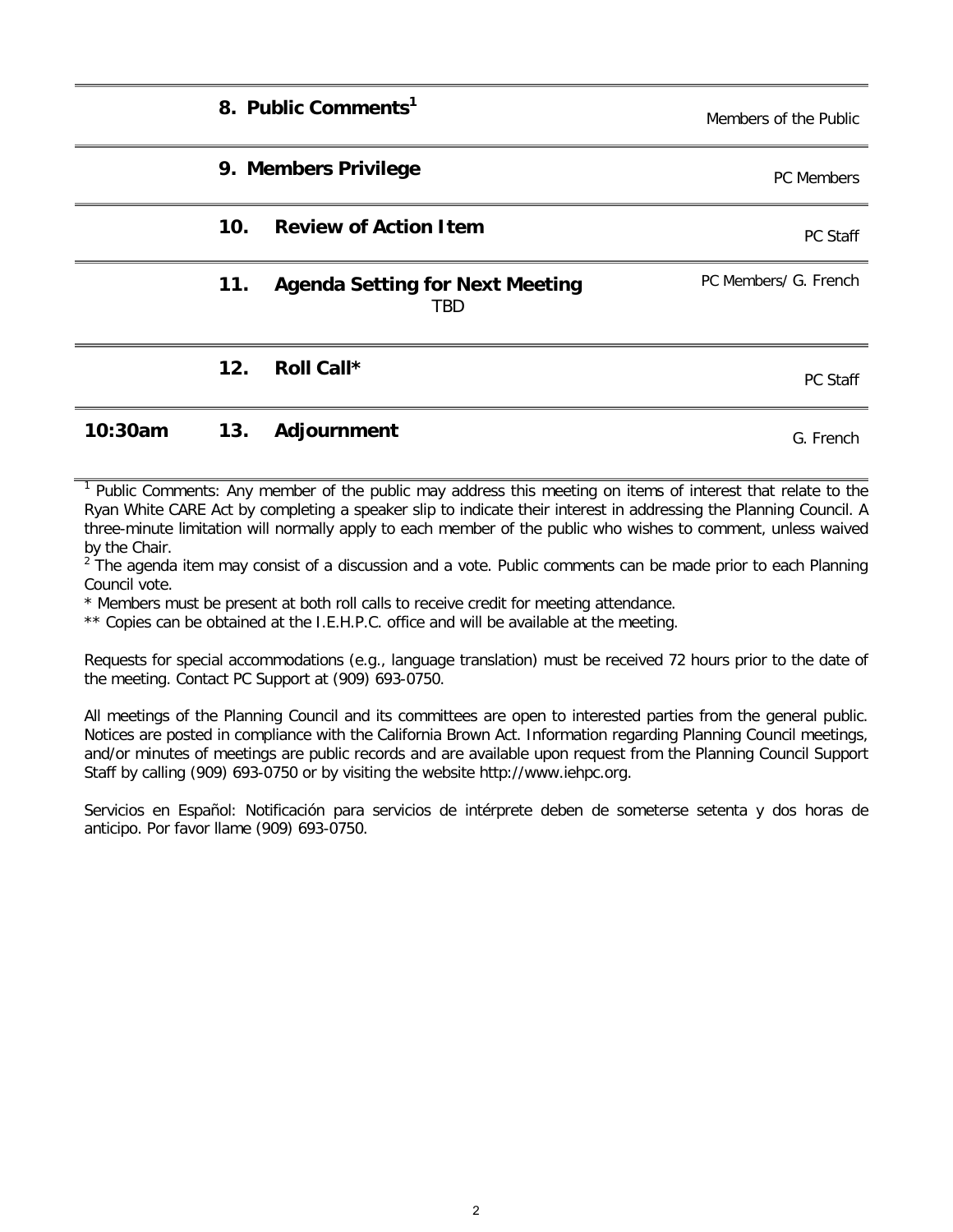

Riverside/San Bernardino California Transitional Grant Area

**Maxwell Ohikhuare, MD Gregory French Interim County Health Officer Co-Chair Community Co-Chair** 

## **Bylaws Committee**

Thursday, June 5, 2014 1:00pm-2:30pm

Meeting Location San Bernardino County Public Health 351 N. Mt. View Planning Council Conference Room, B15 San Bernardino, CA 92415 (909) 693-0750

Teleconferencing Location Desert AIDS Project 1695 N. Sunrise Way Palm Springs, CA 92262 (760) 323-2118

These facilities are in compliance with the Americans with Disabilities Act of 1992.

|               | <b>Minutes</b>                                                                                                                                                                   |                          |
|---------------|----------------------------------------------------------------------------------------------------------------------------------------------------------------------------------|--------------------------|
| Staff: A. Fox | Members: T. Evans, L. Ford-Watson, L. White                                                                                                                                      |                          |
| $1:39$ pm     | 1. Call to Order<br>Roll Call*<br><b>Introductions</b>                                                                                                                           | T. Evans                 |
|               | 2.<br>Public Comments <sup>1</sup><br><b>NONE</b>                                                                                                                                | Members of the Public    |
|               | 3. Members Privilege<br>L. Ford-Watson apologized for being late                                                                                                                 | <b>PC Members</b>        |
|               | 4. Approval of Agenda <sup>2</sup><br>There was a motion to approve the 6.5.14 agenda.<br>M/S/C - L. Ford- Watson, L. White - Vote- Unanimous                                    | T. Evans                 |
|               | 5. Approval of Minutes <sup>2</sup><br>5.1 Minutes of January 9, 2014<br>There was a motion to approve the 1.9.14 minutes<br>M/S/C - L. Ford-Watson, L. White - Vote - Unanimous | T. Evans                 |
|               | 6. Old Business <sup>2</sup>                                                                                                                                                     | <b>Committee Members</b> |
|               | 7. New Business <sup>2</sup><br>7.1 Review Final Policies and Procedures**<br>The committee reviewed and edited the Policies and<br>Procedures.                                  | Members of the Public    |